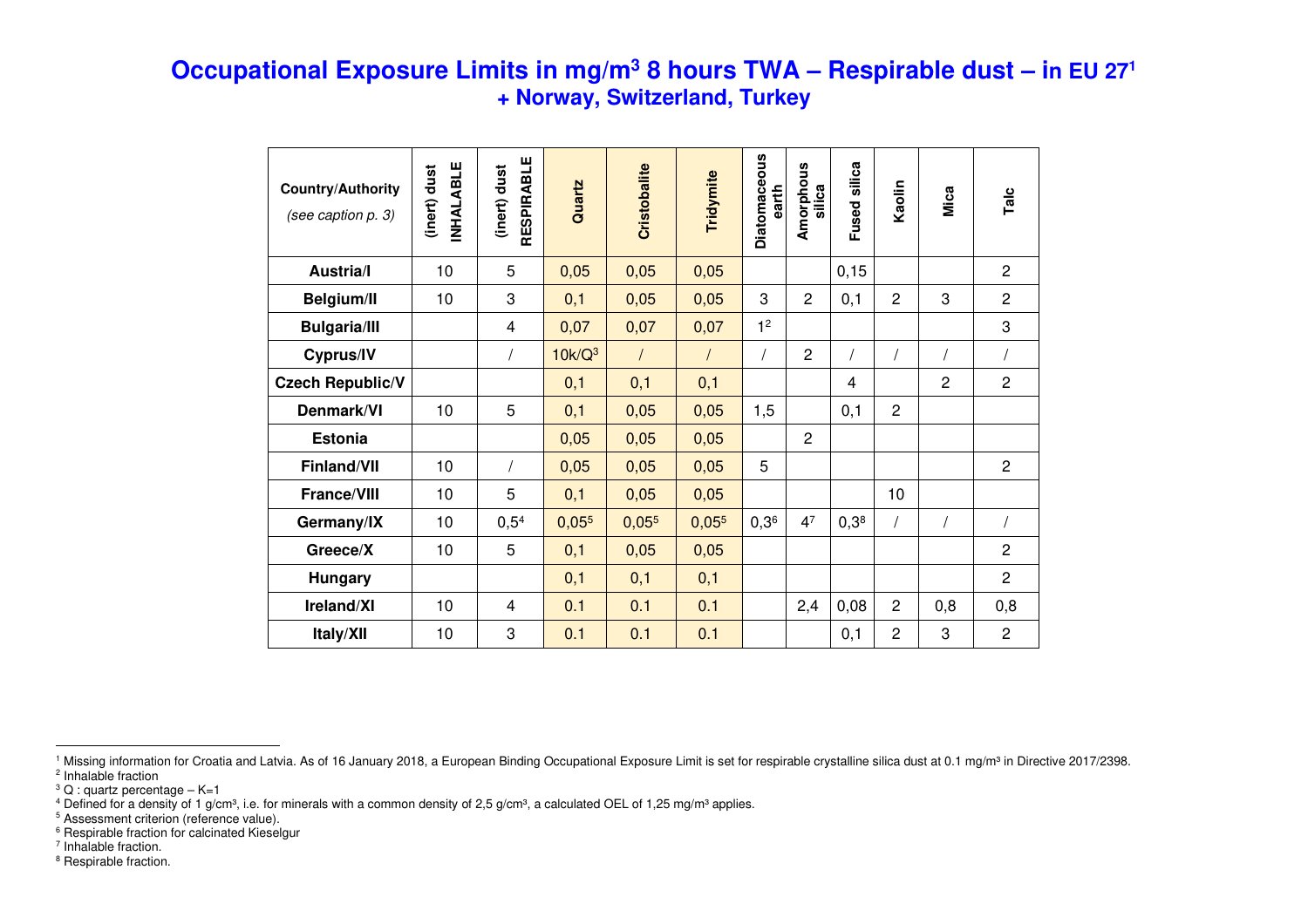| <b>Country/Authority</b><br>(see caption p. 3) | <b>INHALABLE</b><br>(inert) dust | <b>RESPIRABLE</b><br>(inert) dust | Quartz                                       | Cristobalite | Tridymite  | <b>Diatomaceous</b><br>earth | Amorphous<br>silica | Fused silica | Kaolin         | Mica           | Talc           |
|------------------------------------------------|----------------------------------|-----------------------------------|----------------------------------------------|--------------|------------|------------------------------|---------------------|--------------|----------------|----------------|----------------|
| Lithuania/XIII                                 |                                  | 10                                | 0,1                                          | 0,05         | 0.05       |                              |                     |              |                |                | 1              |
| Luxembourg/XIV                                 | 10                               | 6                                 | 0,1                                          | 0,1          | 0,1        |                              |                     | 0,3          |                |                | $\overline{2}$ |
| Malta <sup>9</sup> /XV                         |                                  |                                   | $\prime$                                     | $\prime$     | $\sqrt{ }$ |                              |                     |              |                |                |                |
| Netherlands/XVI                                | 10                               | 5                                 | 0,075                                        | 0,075        | 0,075      |                              |                     |              |                | 2,5            | 0,25           |
| Norway/ XVII                                   | 10                               | 5                                 | 0,05                                         | 0,05         | 0,05       | 1,5                          | 1,5                 |              |                | 3              | $\overline{c}$ |
| Poland/XVIII                                   | 10                               | $\overline{1}$                    | 0,1                                          | 0,1          | 0,1        | $\overline{2}$               | $\overline{2}$      | $\mathbf{1}$ | 10             |                | 1              |
| Portugal/XIX                                   | 10                               | 5                                 | 0,025                                        | 0,025        | 0,025      |                              |                     | 0,1          | $\overline{2}$ | 3              | $\overline{c}$ |
| Romania/ XX                                    |                                  | 10                                | 0,1                                          | 0,05         | 0,05       |                              |                     |              | $\overline{2}$ | 3              | $\overline{2}$ |
| <b>Slovakia</b>                                | 10                               |                                   | 0,1                                          | 0,1          | 0,1        |                              | $\overline{c}$      |              |                | $\overline{c}$ | $\overline{c}$ |
| Slovenia                                       |                                  |                                   | 0,05                                         | 0,05         | 0,05       |                              |                     | 0,3          |                |                | $\overline{c}$ |
| Spain/XXI                                      | 10                               | 3                                 | 0,05                                         | 0,05         | 0,05       |                              |                     | 0,1          | $\overline{2}$ | 3              | $\overline{2}$ |
| Sweden/XXII                                    | 5                                | 2,5                               | 0,1                                          | 0,05         | 0,05       |                              |                     |              |                |                | 1              |
| Switzerland/XXIII                              |                                  | 6                                 | 0,15                                         | 0,15         | 0,15       |                              | 0,3                 | 0,3          | 3              | 3              | $\overline{c}$ |
| UK/XXIV                                        | 10                               | $\overline{4}$                    | 0,1                                          | 0,1          | 0,1        | 1,2                          | 2,4                 | 0,08         | $\overline{2}$ | 0,8            | 1              |
| <b>Turkey</b>                                  |                                  |                                   | 10<br>$mg/m3$ /<br>%SiO <sub>2</sub><br>$+2$ |              |            |                              |                     |              |                |                |                |

<sup>&</sup>lt;sup>9</sup> When needed, Maltese authorities refer to values from the UK for OELVs which do not exist in the Maltese legislation.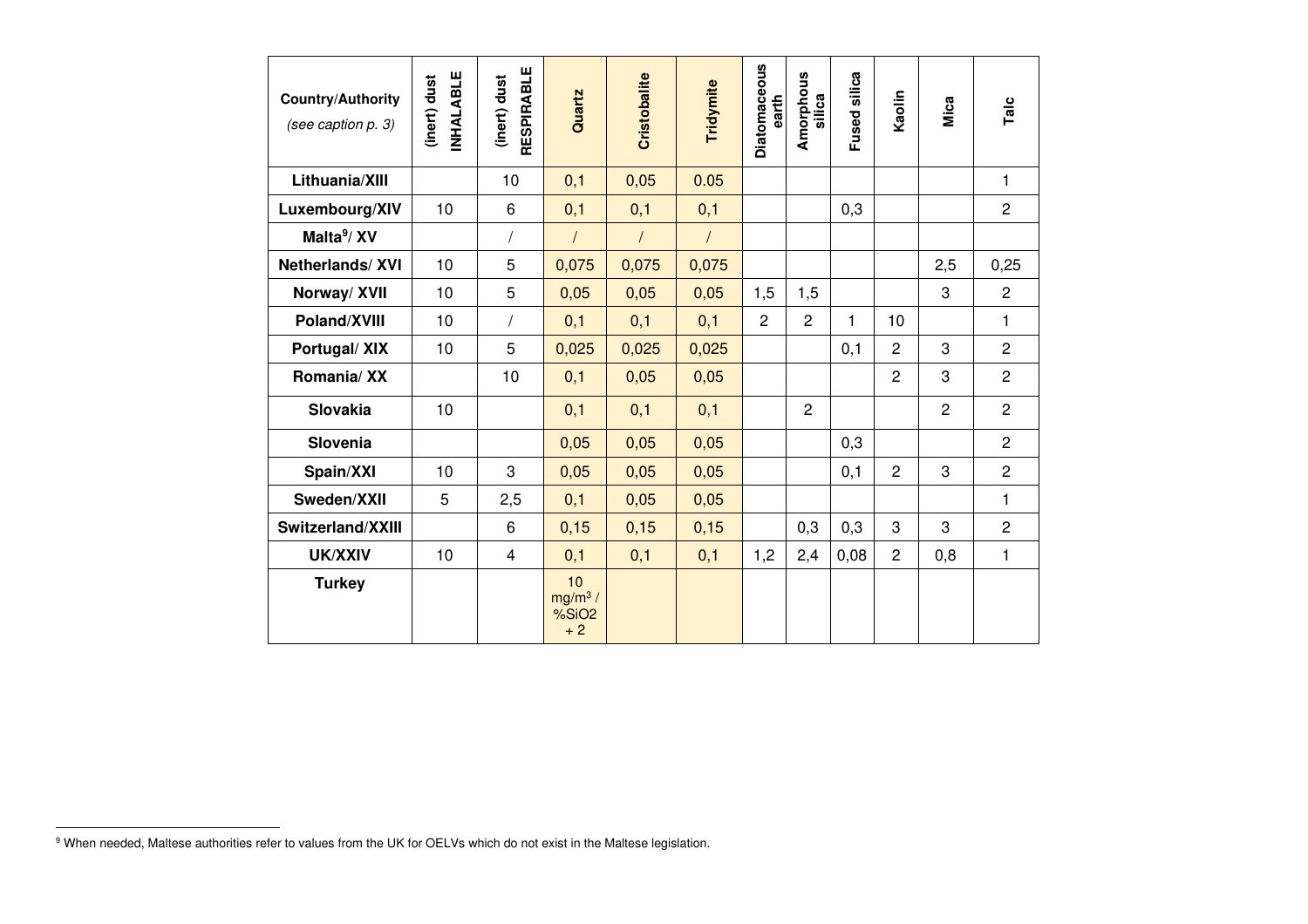## **Caption**

| Country                  |              | Adopted by/Law denomination                                                                                 | <b>OEL Name (if specific)</b>                                     |  |  |  |  |
|--------------------------|--------------|-------------------------------------------------------------------------------------------------------------|-------------------------------------------------------------------|--|--|--|--|
| <b>Austria</b>           | т            | Verordnungen BGBI. II 382/2020                                                                              | Maximale ArbeitsplatzKoncentration (MAK)                          |  |  |  |  |
| <b>Belgium</b>           | $\mathbf{I}$ | Ministère de l'Emploi et du Travail                                                                         |                                                                   |  |  |  |  |
| <b>Bulgaria</b>          | III          | Ministry of Labour and Social Policy and Ministry<br>of Health (2003)                                       | <b>Limit Values</b>                                               |  |  |  |  |
| <b>Cyprus</b>            | IV           | Department of Labour Inspection. Control of<br>factory atmosphere and dangerous substances<br>in factories. |                                                                   |  |  |  |  |
| <b>Czech</b><br>Republic | $\mathsf{V}$ | Governmental Directive                                                                                      | Přípustný expoziční limit (PEL) (=Permissible<br>exposure limit)  |  |  |  |  |
| <b>Denmark</b>           | VI           | Direktoratet fot Arbeidstilsynet                                                                            | <b>Threshold Limit Value</b>                                      |  |  |  |  |
| <b>Finland</b>           | VII          | National Board of Labour Protection                                                                         | Occupational Exposure Standard                                    |  |  |  |  |
| <b>France</b>            | VIII         | Ministère du Travail                                                                                        | Valeur limite de Moyenne d'Exposition                             |  |  |  |  |
| Germany                  | IX           | Bundesministerium für Arbeit und<br>Soziales<br>(BMAS)                                                      | Arbeitsplatzgrenzwert (AGW)                                       |  |  |  |  |
| Greece                   | $\mathbf{x}$ | Legislation for mining activities                                                                           |                                                                   |  |  |  |  |
| Ireland                  | XI           | Code of Practice for the Safety, Health &<br>Welfare at Work (CoP)                                          |                                                                   |  |  |  |  |
| <b>Italy</b>             | XII          | Decreto Legislativo 1 giugno 2020 n. 44                                                                     |                                                                   |  |  |  |  |
| Lithuania                | XIII         | Dėl Lietuvos higienos normos                                                                                | Ilgalaikio poveikio ribinė vertė (IPRV)                           |  |  |  |  |
| Luxembourg               | XIV          | Bundesministerium für Arbeit                                                                                | Maximale ArbeitsplatzKonzentration (MAK)                          |  |  |  |  |
| <b>Malta</b>             | XV           | OHSA - www.ohsa.org.mt                                                                                      | <b>OELVs</b>                                                      |  |  |  |  |
| <b>Netherlands</b>       | XVI          | Zaken<br>Ministerie<br>Sociale<br>van<br>en<br>Werkgelegenheid                                              | https://www.ser.nl/en/themes/OEL-<br>Database/About-OEL           |  |  |  |  |
| <b>Norway</b>            | XVII         | Direktoratet for Arbeidstilsynet                                                                            | Administrative Normer (8hTWA) for Forurensing<br>I ArbeidsmiljØet |  |  |  |  |
| <b>Poland</b>            | <b>XVIII</b> | Regulation of the Minister of Labour and Social -                                                           | Limit values                                                      |  |  |  |  |
| Portugal                 | <b>XIX</b>   | Instituto Portuges da Qualidade, Hygiene &<br>Safety at Workplace                                           | Valores Limite de Exposição (VLE)                                 |  |  |  |  |